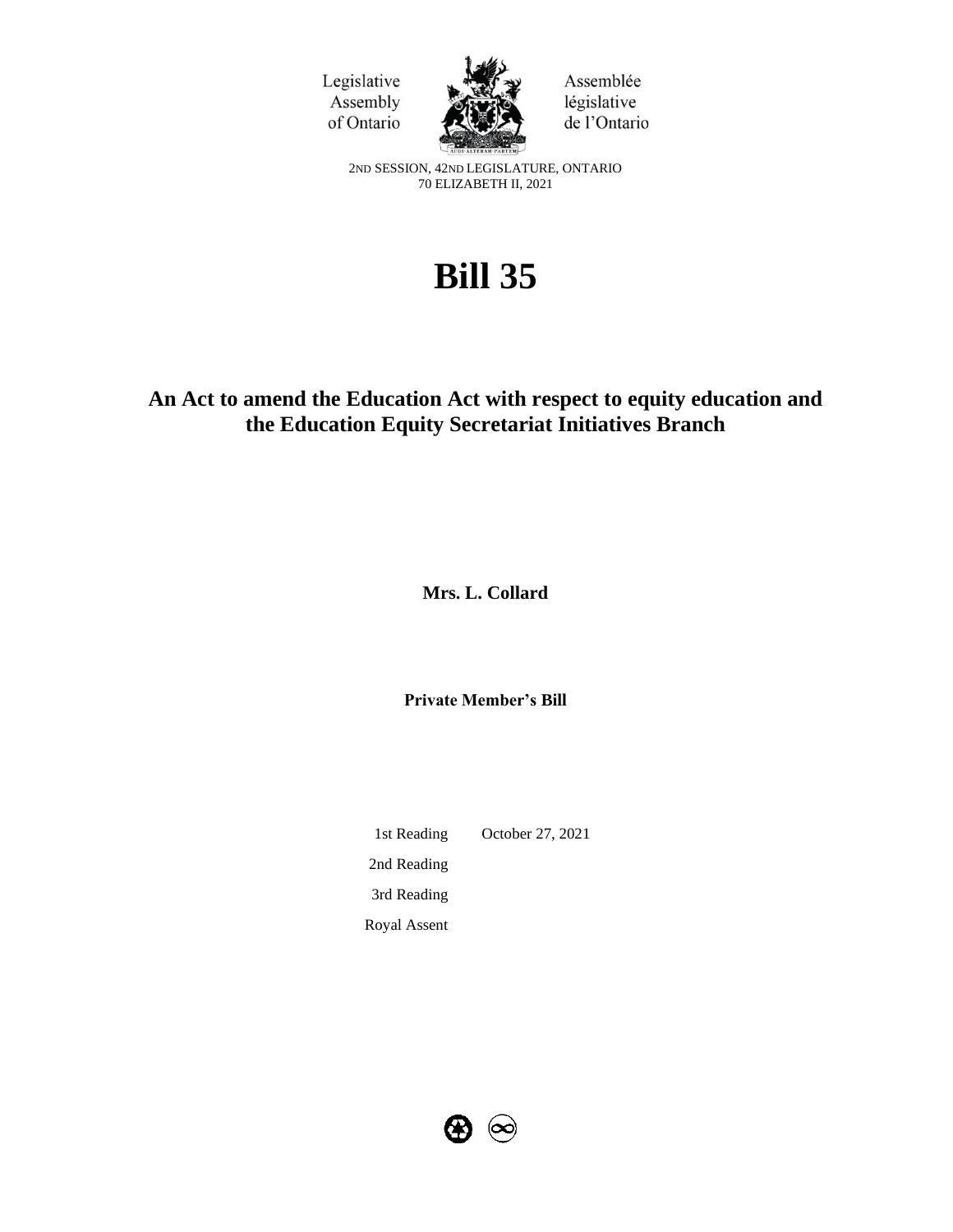#### EXPLANATORY NOTE

The Bill amends the *Education Act*. It requires the Minister of Education to ensure that information on a number of topics is included in the curriculum for junior kindergarten, kindergarten and each grade from grade 1 through grade 12 in an age-appropriate manner. These topics include the history of colonization and its impact on the rights of Indigenous and racialized people, the ongoing racial and social inequities in Ontario and how pupils can contribute to building an inclusive and equitable Ontario.

The Ministry is required to have an administrative division known as the Education Equity Secretariat Initiatives Branch. The school boards are required to provide annual reports on equity-related topics to the director of the Education Equity Secretariat Initiatives Branch. The director of the Education Equity Secretariat Initiatives Branch may make recommendations to the Minister to address any issues or disparities identified in the reports.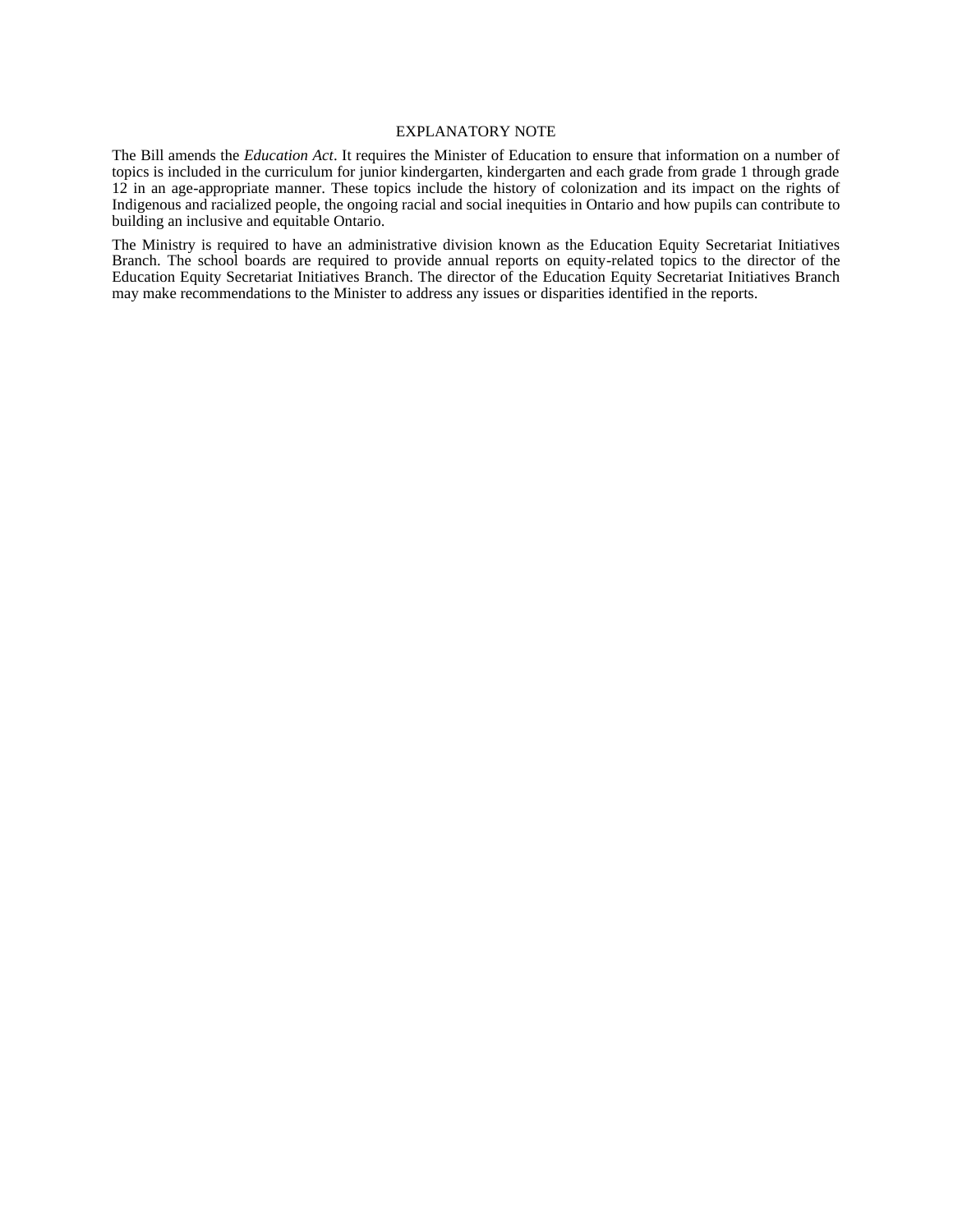# **An Act to amend the Education Act with respect to equity education and the Education Equity Secretariat Initiatives Branch**

Her Majesty, by and with the advice and consent of the Legislative Assembly of the Province of Ontario, enacts as follows:

# **1 The** *Education Act* **is amended by adding the following section:**

# **Equity education**

# **Curriculum**

**8.0.1** (1) The curriculum guidelines issued by the Minister under paragraphs 3 and 3.0.0.1 of subsection 8 (1) shall ensure that information on the following topics is included in the curriculum for junior kindergarten, kindergarten and each grade from grade 1 through grade 12 in an age-appropriate manner:

- 1. The history of colonization and its impact on the rights of Indigenous and racialized people.
- 2. The ongoing racial and social inequities in Ontario, including, in particular, disparities in Ontarians' experiences with Ontario's health care, justice and education systems.
- 3. How pupils can contribute to building an inclusive and equitable Ontario.

# **Consultation**

(2) In developing the curriculum guidelines described in subsection (1), the Minister shall consult with,

- (a) non-governmental persons and organizations who have specialized knowledge in the topics set out in that subsection; and
- (b) groups representing Ontarians who are Black, Indigenous or persons of colour.

## **Training and support**

(3) The Minister shall provide training and support for teachers and other staff of the board respecting the topics set out in subsection  $(1)$ .

## **2 The Act is amended by adding the following Part:**

#### **PART I.1 EDUCATION EQUITY SECRETARIAT INITIATIVES BRANCH**

## **Education Equity Secretariat Initiatives Branch**

**17.2** There shall be an administrative division of the Ministry known as the Education Equity Secretariat Initiatives Branch.

## **Annual report to be provided to Education Equity Secretariat Initiatives Branch**

**17.3** On or before December 31 in each year, every board shall provide the director of the Education Equity Secretariat Initiatives Branch with a report that contains the following:

- 1. Information on systemic barriers in the board's area of jurisdiction that affect racialized pupils and staff.
- 2. Information on equity needs and issues that affect the board's pupils and staff.
- 3. Information on human rights needs and issues that affect the board's pupils and staff.
- 4. Measures the board deems appropriate in order to enhance diversity and improve its policies, procedures, programs and practices for racialized pupils and staff based on systemic barriers identified by the board.
- 5. Recommendations and feedback to improve the effectiveness of equity, accessibility, inclusion and anti-oppression measures that affect the board's pupils and staff.

## **Recommendations**

**17.4** The director of the Education Equity Secretariat Initiatives Branch shall make recommendations to the Minister to address any issues or disparities identified in the reports collected under section 17.3.